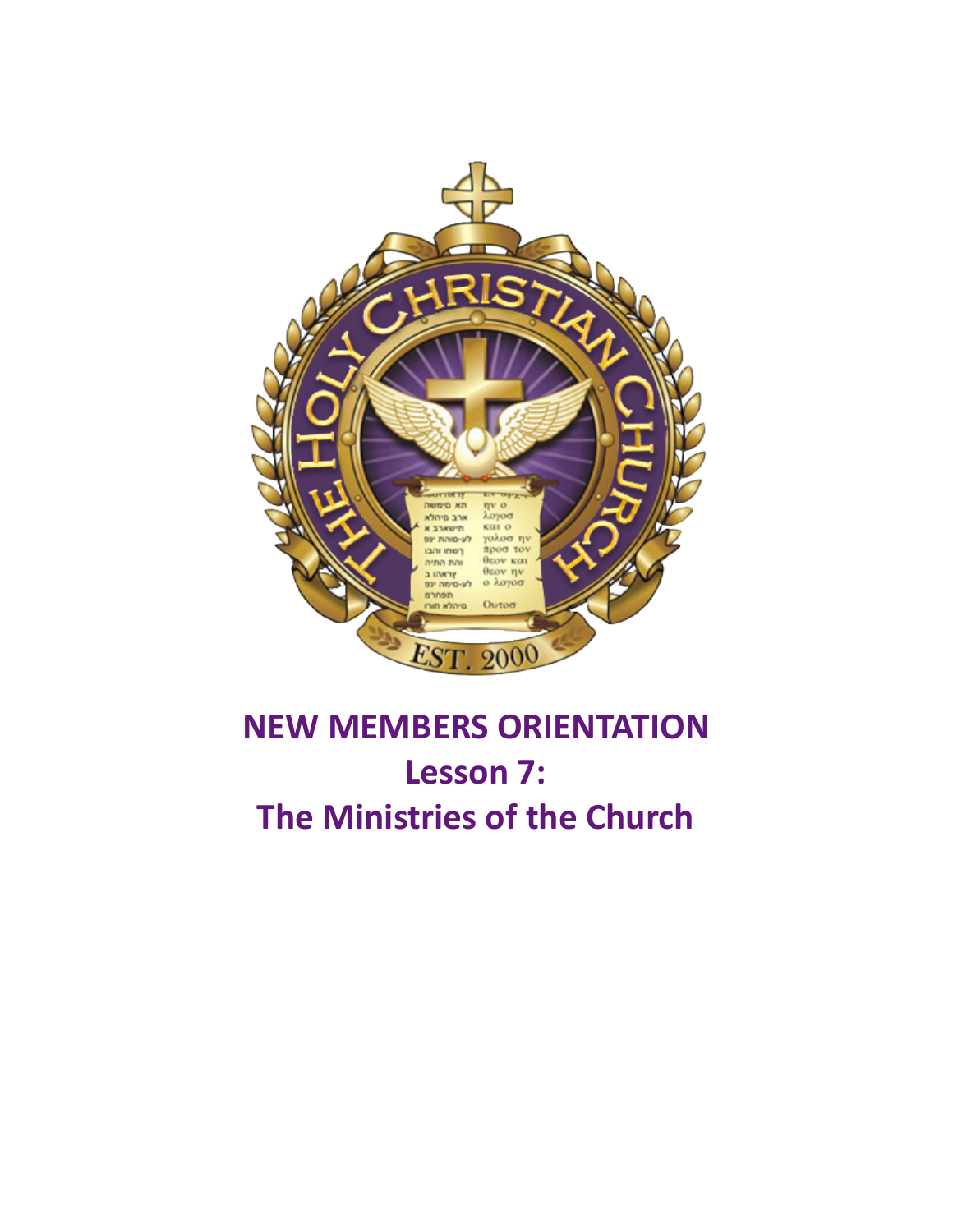# **NEW MEMBERS ORIENTATION** Lesson **7** - The Ministries of the Church

# **SANCTUARY MINISTRIES**

## **Greeters**

The Greeters Ministry is devoted to making members and visitors alike feel welcome as they enter the sanctuary.

# **Intercessors**

The Intercessory Prayer Ministry consists of individuals who are called and committed to a life of prayer. The Intercessors stand in the gap for Bishop Felton and his family, the vision of the house, the body of Christ and all relevant issues in the community and the world. They pray before service, creating the atmosphere where GOD can rest and bless the people in the worship service.

# **Praise and Worship Team**

The Praise and Worship team, through the agency of the anointing, music, and singing, ushers the congregation into the very presence of GOD.

#### **Worship Choir**

The Choir's assignment is to accompany the Praise and Worship team and minister to the congregation with uplifting songs, hymns, and spiritual songs.

#### **Security**

This ministry provides security to our Pastors, guest speakers, and the congregation as a whole. Not only do they ensure the safety of everyone within the church building, they also ensure the safety of the grounds and assist with parking.

# **Sound and Audio Visual Ministry**

The Sound Ministry is responsible for audio and visual engineering including clarity of the audio and video presentation during worship, conferences, and seminars. They ensure the excellence of sound for the live streaming and live audience as well as record CD and DVDs of the church services. 

#### **Ushers**

The Ushers Ministry serves the congregation prior to, during, and after church services. They are responsible for maintaining an orderly flow during each service, collecting offerings, seating the congregants, and assisting with the distribution of literature.